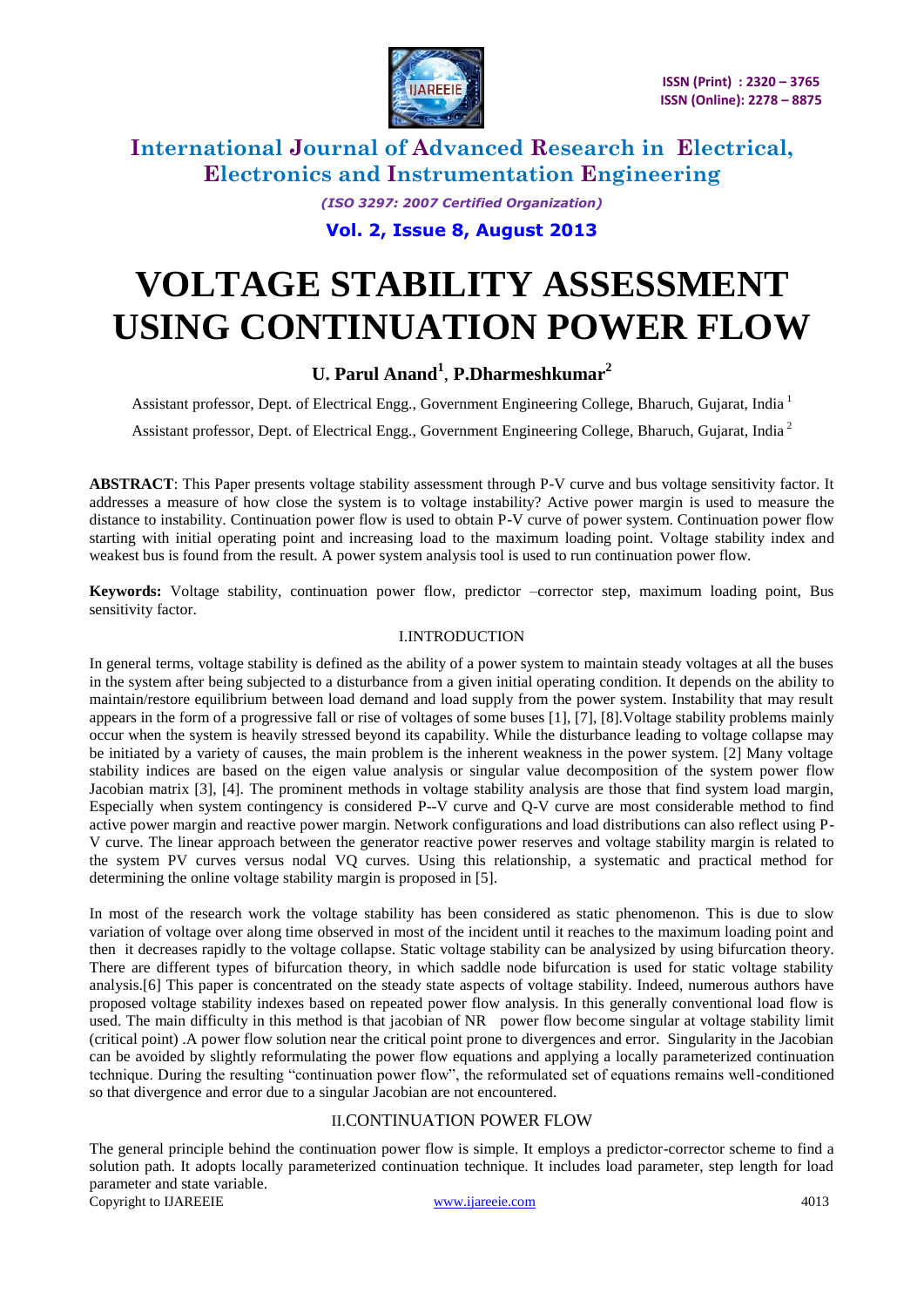

*(ISO 3297: 2007 Certified Organization)* **Vol. 2, Issue 8, August 2013**

#### *A Locally Parameterized Continuation*

A parameterization is a mathematical means of identifying each solution on the branch, a kind of measure along the branch. When we say "branch," we refer to a curve consisting of points joined together in  $n + 1$  dimensional space that are solutions of the nonlinear equations  $F(x, \lambda) = 0$  (1). This equation is obtained by introducing a load parameter λ into the original system of nonlinear equations,  $F(x) = 0$ . For a range of values of λ. The solution of Eq.1 along a given path can be found for each value of  $\lambda$ , although problems arise when a solution does not exist for maximum possible λ value. At this point, one of the state variables, X can be used effectively as the parameter to be varied, choice of which is determined locally at each continuation step. Thus, the method is designated as the locally parameterized continuation. In summary, local parameterization allows not only the added load parameter, but also the state variables to be used as continuation parameters. Continuation power flow finds successive load flow solutions according to a load scenario. From a known base solution, a tangent predictor is used so as to estimate next solution for a specified pattern of load increase. The corrector step then determines the exact solution using Newton-Raphson technique employed by a conventional power flow. After that a new prediction is made for a specified increase in load based upon the new tangent vector. Then corrector step is applied. This process goes until critical point is reached. The critical point is the point where the tangent vector is zero. The illustration of predictor-corrector scheme is depicted in Fig 1.



Fig. 1 An illustration of Prediction – correction step.

#### *B Mathematical Reformulation of power flow equation. [1]*

To find successive load flow solution using continuation power flow, the load flow equation is reformulated by inserting load parameter λ. So, locally parameterization technique can apply. Using constant power load, The general form of power flow equation is:

$$
P_i = \sum_{k=1}^{n} V_i V_k Y_{ik} \cos(\delta_i - \delta_k \gamma_{ik})
$$
 (2)  

$$
Q_i = \sum_{k=1}^{n} V_i V_k Y_{ik} \sin(\delta_i - \delta_k \gamma_{ik})
$$
 (3)

Where,  $i = P_{Gi} - P_{Li}$ ,  $Q_i = Q_{Gi} - Q_{Li}$   $P_i$  =injected active power at i<sup>th</sup> bus.  $Q_i$  = injected reactive power at i<sup>th</sup> bus.  $P_{Gi}$  = Active power generation at i<sup>th</sup> bus.  $Q_{Gi}$  = Reactive power generation at i<sup>th</sup> bus,  $P_{Li}$  = Active power load at i<sup>th</sup> bus.

Copyright to IJAREEIE [www.ijareeie.com](http://www.ijareeie.com/) 4014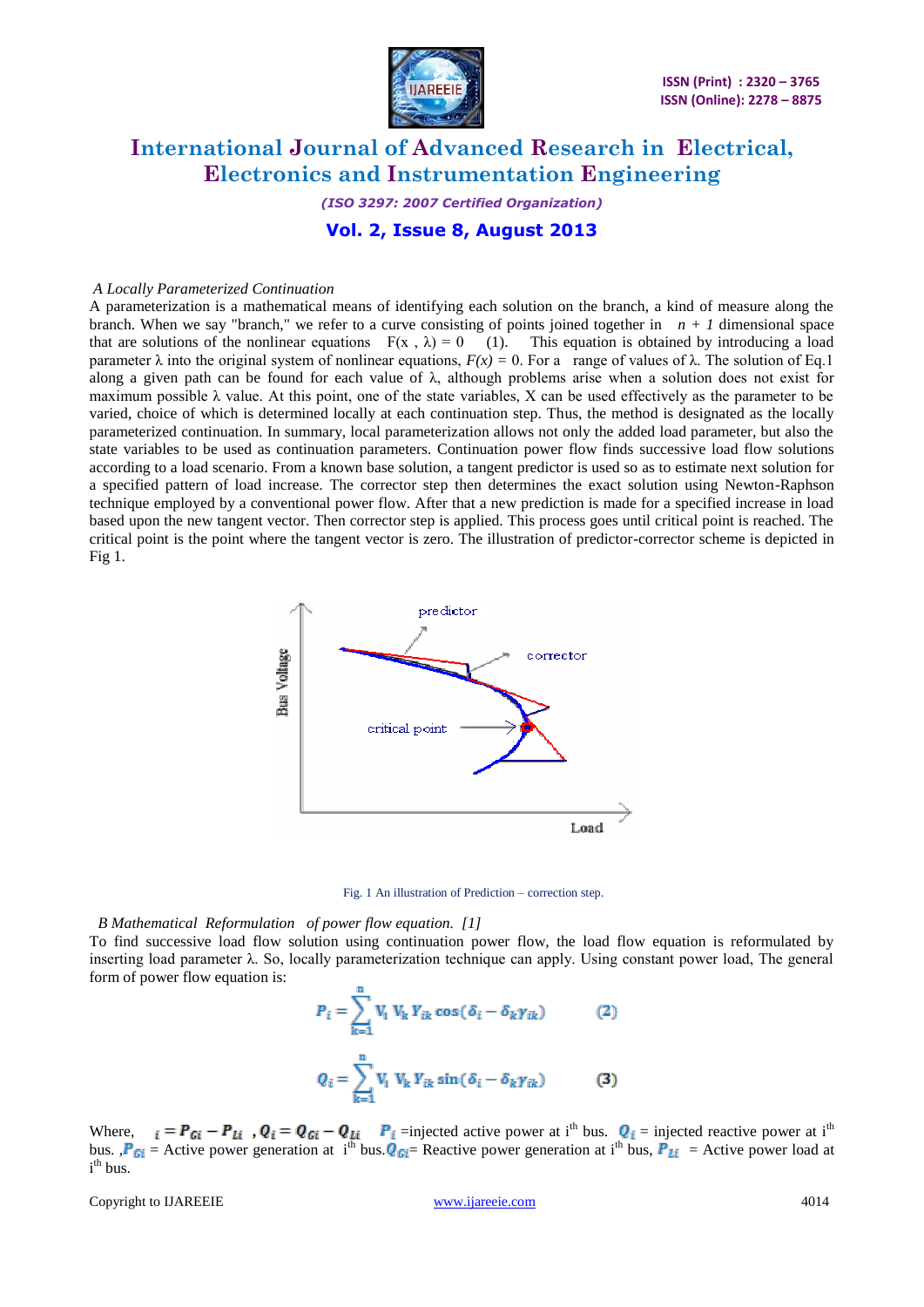

*(ISO 3297: 2007 Certified Organization)*

### **Vol. 2, Issue 8, August 2013**

 $Q_{Li}$  = Reactive power load at i<sup>th</sup> bus,  $V_1$  = Voltage mag. at bus i,  $\delta_1$  = Voltage angle at bus i ,  $V_k$  = Voltage mag at bus k.

 $\delta_{\mathbf{k}}$  = Voltage angle at bus k  $\mathbf{V}_{\mathbf{ik}}$  = ( i, k) element of the admittance matrix [Ybus],  $\gamma_{\mathbf{ik}}$  = admittance angle. The reformulated equation is

$$
P_i = P_{Gi}(\lambda) - P_{Li}(\lambda) , Q_i = Q_{Gi}(\lambda) - Q_{Li}(\lambda)
$$

Where  $\lambda$  is the load parameter. Which is  $0 \le \lambda \le \lambda_{max}$  and  $\lambda = 0$  corresponding to base case and  $\lambda = \lambda_{max}$ , to maximum loading point.

To simulate different load change scenarios, the  $P_{Li}$  and  $PQ_{Li}$  can be modified as  $P_{Li}(\lambda) = P_{Li0} + \lambda [K_{Li} S_{\Delta base} \cos(\varphi_i)]$  (4)

$$
Q_{Li}(\lambda) = Q_{Li0} + \lambda [K_{Li}S_{\Delta base} \sin(\varphi_i)] \tag{5}
$$

Where,  $S_{\Delta base} \cos(\varphi i) = P_{Li0}$ 

 $S_{\Delta base} \sin(\varphi i) = Q_{\text{Li0}}$  So, Equations 4 and 5 can be written as

$$
P_{Li}(\lambda) = P_{Li0}[1 + \lambda K_{Li}]
$$
  

$$
Q_{Li}(\lambda) = Q_{Li0}[1 + \lambda K_{Li}]
$$

Where,  $K_{Li}$  = rate of load change at bus i as  $\lambda$  changed,  $P_{Li0}$ ,  $Q_{Li0}$  = original load at bus i active and reactive respectively,  $S_{\Delta base}$  = Apparent power at original load.  $\varphi_i$  = power factor angle of load at bus i.

The active power generation can be modified as

$$
P_{Gi}(\lambda) = P_{Gi0}(1 + \lambda k_{Gi})
$$
 (6)

Where,  $P_{Gi0}$  = Active power generation at base case.

 $k_{Gi}$  = constant specifying rate of change in generation corresponding to  $\lambda$  changed.

If F is used to denote entire set of equation, the load flow problem can be expressed as a set of non linear equations represented by eq.1 by placing  $X = (\delta, V)^T$  so now Eq. 1 can be written a  $F(\delta, V, \lambda) = 0$  (A.) This equation is solved using predictor –corrector continuation scheme. To solve the problem, first base case solution is required to find using conventional load flow. The base case solution is obtained a  $\lambda = \lambda_0 = 0$ . From known base case solution **F** ( $\delta_0$ ,  $V_0$ ,  $\lambda_0$ ) predictor process starts.

#### *C Predictor process*

 The first task in prediction process is to find tangent vector .Therefore the derivation of both sides of the equation A is taken.

$$
F_{\delta} d\underline{\delta} + F_{V} d\underline{v} + F_{\lambda} d\underline{\lambda} = 0
$$
  

$$
[F_{\delta} \quad F_{V} \quad F_{\lambda}] \begin{bmatrix} d\delta \\ dv \\ d\lambda \end{bmatrix} = \mathbf{0}
$$
 (A.1)

In equation A.1

 $[F_{\delta}$   $F_{V}$   $F_{\lambda}$  ] =  $J_{\text{aug}}$  – power flow jacobian augmented by  $F_{\lambda}$ .<br> $\begin{bmatrix} d\delta \\ dv \end{bmatrix} = tangent vector: \rightarrow t$ 

In order to solve Equation 6, one more equation is needed since an unknown variable  $\lambda$  is added to load flow equations. This can be satisfied by setting one of the tangent vector components to  $+1$  or  $-1$  which is also called continuation parameter. Setting one of the tangent vector components +1 or -1 imposes a non-zero value on the tangent vector and makes Jacobian non singular at the critical point. As a result equation A.1 becomes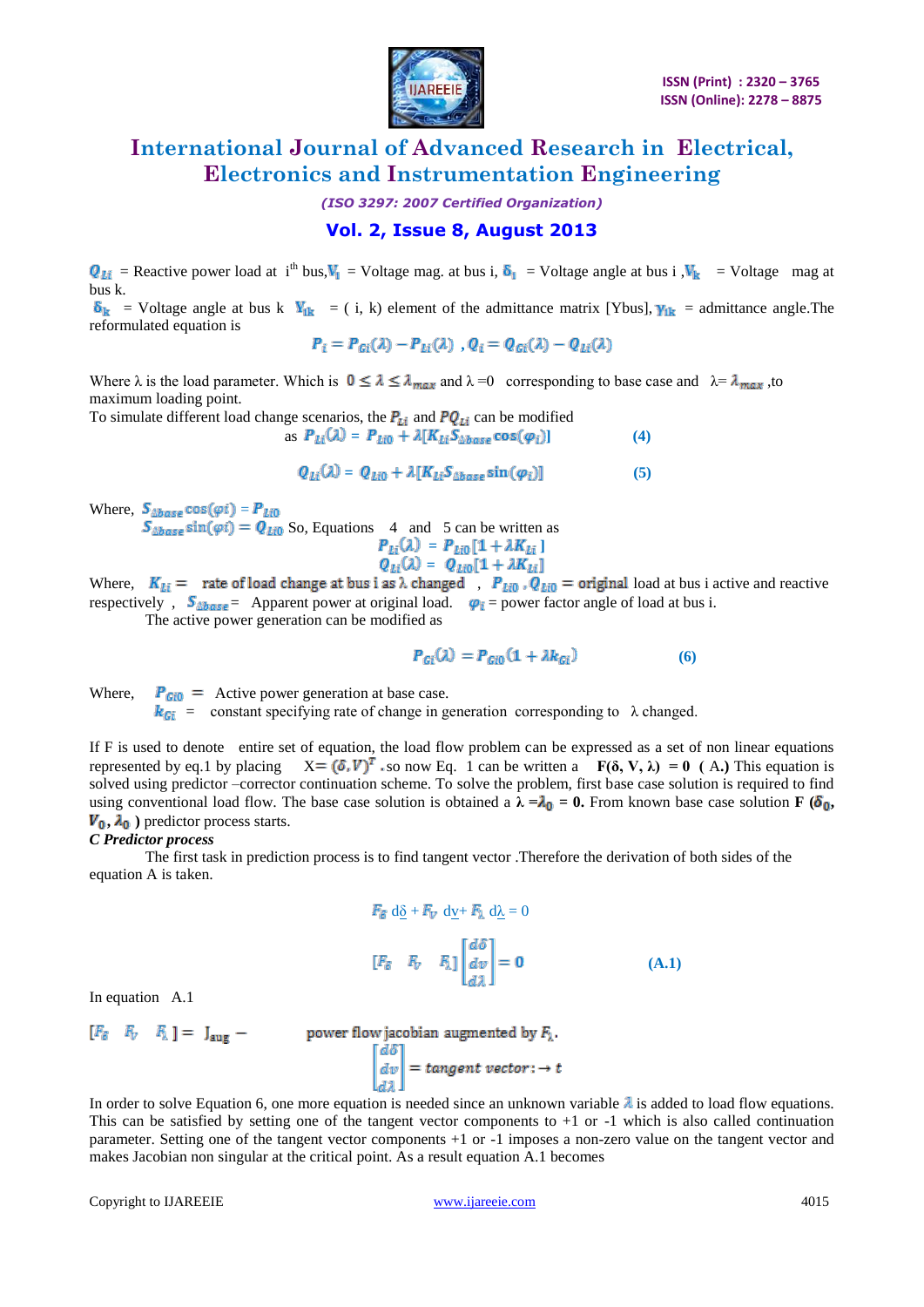

#### *(ISO 3297: 2007 Certified Organization)*

### **Vol. 2, Issue 8, August 2013**

| $\begin{bmatrix} F_{\delta} & F_{V} & F_{\lambda} \\ e_{k} & 0 \end{bmatrix} \begin{bmatrix} d\delta \\ dv \\ d\lambda \end{bmatrix} = \begin{bmatrix} 0 \\ \pm 1 \end{bmatrix}$ |  |  |  | (A.2) |
|----------------------------------------------------------------------------------------------------------------------------------------------------------------------------------|--|--|--|-------|
|----------------------------------------------------------------------------------------------------------------------------------------------------------------------------------|--|--|--|-------|

Where  $\mathbf{e}_k$  is the appropriate row vector with all elements equal to zero except the k<sup>th</sup> element equals 1. At first step  $\lambda$  is chosen as the continuation parameter. As the process continues, the state variable with the greatest rate of change is selected as continuation parameter due to nature of parameterization.

By solving Equation A.2, the tangent vector can be found. Then, the prediction can be made as follows:

|                                                                                                                                                                                                        |  |  | (A.3) |
|--------------------------------------------------------------------------------------------------------------------------------------------------------------------------------------------------------|--|--|-------|
| $\begin{bmatrix} \delta^{p+1} \\ V^{p+1} \\ \lambda^{p+1} \end{bmatrix} = \begin{bmatrix} \delta^p \\ V^p \\ \lambda^p \end{bmatrix} + \sigma \begin{bmatrix} d\delta \\ dv \\ d\lambda \end{bmatrix}$ |  |  |       |

Where the subscript " $p+1$ " denotes the next predicted solution. The step size  $\sigma$  is chosen so that the predicted solution is within the radius of convergence of the corrector. If it is not satisfied, a smaller step size is chosen.

*D Corrector process*

In correction process, the predicted solution is corrected by using local parameterization. The original set of equation is increased by one equation that specifies the value of state variable chosen and it results in:

 $\begin{bmatrix} \mathbf{F}(\mathbf{\delta}, \mathbf{V}, \boldsymbol{\lambda}) \\ \mathbf{X}_{\mathbf{K}} - \mathbf{\eta} \end{bmatrix} = [0]$  (A.4)

Where  $x_k$  is the state variable chosen as continuation parameter and η is the predicted value of this state variable. Equation A.4 can be solved by using a slightly modified Newton-Raphson power flow method. *E Parameterization*

Selection of continuation parameter is important in continuation power flow. Continuation parameter is the state variable with the greatest rate of change. Initially,  $\lambda$  is selected as continuation parameter since at first steps there are small changes in bus voltages and angles due to light load. When the load increases after a few steps the solution approaches the critical point and the rate of change of bus voltages and angles increase. Therefore, selection of continuation parameter is checked after each corrector step. The variable with the largest change is chosen as continuation parameter. If the parameter is increasing +1 is used, if it is decreasing -1 is used in the tangent vector in Equation A.2.

#### *F Critical point sensing*

The continuation power flow is stopped when critical point is reached as it is seen in the flow chart. Critical point is the point where the loading has maximum value. After this point it starts to decrease. The tangent component of  $\lambda$  is zero at the critical point and negative beyond this point. Therefore, the sign of d $\lambda$  shows whether the critical point is reached or not.

#### III. APPLICATION OF CONTINUATION POWER FLOW TO IEEE-14 BUS SYSTEM.

Here continuation power flow method is applied to following two sample systems using matlab based power system analysis tools.IEEE-14 bus system consists of 3 generators, 20 transmission lines and 11 loads. Here buses are renumbered .So, in this system bus no.1 is slack bus and bus no. 2 to bus no. 5 are PV buses, bus no. 6 to14 are PQ buses. IEEE-14 bus test system shown in Fig.2 The continuation power flow is run with two different conditions. 1) Without considering any Generator reactive power limits. 2) With considering Generator reactive power limits. CPF results are shown in Table I and II and P-V curve of the system with and without reactive power limit constrains is shown in Fig.3 and Fig. 4.Continuation power flow is run up to bifurcation point, that means when maximum loading point reaches power flow will stop. Here distributed slack bus is used so all transmission losses distributed among all buses. At base case loading point lambda is taken 1 and load increasing at each bus proposional to base load.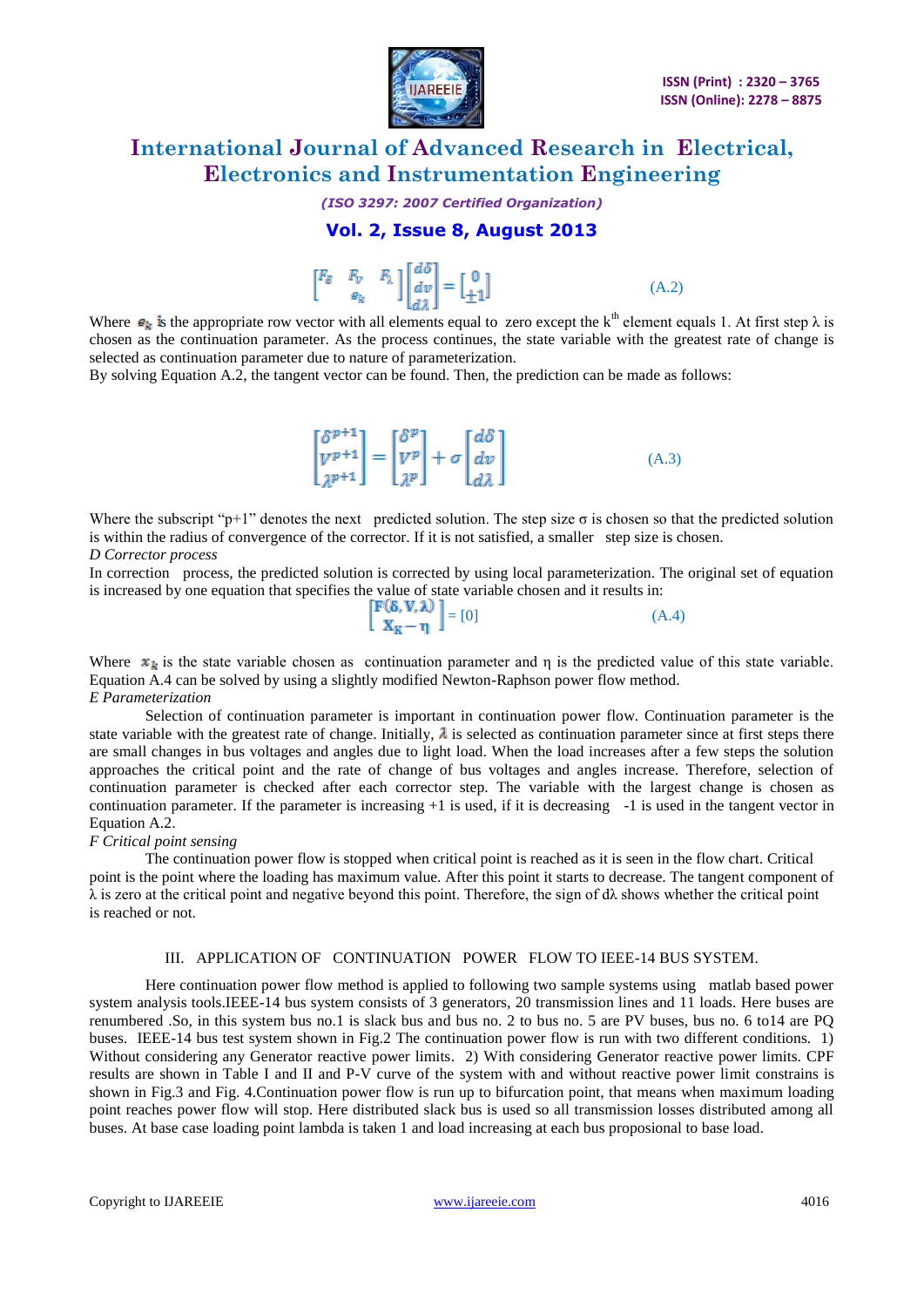

*(ISO 3297: 2007 Certified Organization)* **Vol. 2, Issue 8, August 2013**



**Fig.2. Line diagram of IEEE 14 bus test system**

Fig.2 shows single line diagram of IEEE 14 bus test system.

#### IV RESULT AND DISCUSSION

| <b>Bus</b> | V       | phase      | P gen          | Q gen    | P load   | O load     |  |
|------------|---------|------------|----------------|----------|----------|------------|--|
| No.        | [p.u.]  | [rad]      | [p.u.]         | [p.u.]   | [p.u.]   | [p.u.]     |  |
|            |         |            |                |          |          |            |  |
| 1          | 1.06    | $\Omega$   | 13.7052        | 2.2993   | $\Omega$ | $\Omega$   |  |
| 2          | 1.045   | $-0.58114$ | 2.5974         | 10.8467  | 0.98084  | 0.57404    |  |
| 3          | 1.07    | $-1.6057$  | 1.2987         | 4.4835   | 0.50624  | 0.339      |  |
| 4          | 1.01    | $-1.5563$  | $\Omega$       | 6.1068   | 4.2579   | 0.8588     |  |
| 5          | 1.09    | $-1.5914$  | $\overline{0}$ | 2.1233   | $\Omega$ | $\Omega$   |  |
| 6          | 0.74687 | $-1.5914$  | $\mathbf{0}$   | $\Omega$ | $\theta$ | $\Omega$   |  |
| 7          | 0.58975 | $-1.8387$  | $\mathbf{0}$   | $\Omega$ | 1.3334   | 0.81641    |  |
| 8          | 0.71394 | $-1.0021$  | $\mathbf{0}$   | $\Omega$ | 0.34352  | 0.07232    |  |
| 9          | 0.71016 | $-1.2039$  | $\mathbf{0}$   | $\Omega$ | 2.1606   | $-0.17628$ |  |
| 10         | 0.61282 | $-1.8292$  | $\mathbf{0}$   | $\theta$ | 0.4068   | 0.26216    |  |
| 11         | 0.80998 | $-1.7017$  | $\overline{0}$ | $\Omega$ | 0.1582   | 0.08136    |  |
| 12         | 0.94869 | $-1.6982$  | $\mathbf{0}$   | $\Omega$ | 0.27572  | 0.07232    |  |
| 13         | 0.87551 | $-1.708$   | $\Omega$       | $\Omega$ | 0.6102   | 0.26216    |  |
| 14         | 0.53926 | $-1.9931$  | $\Omega$       | $\Omega$ | 0.67348  | 0.226      |  |
| Total      |         |            | 17.6013        | 25.8595  | 11.7069  | 3.3883     |  |
|            |         |            |                |          |          |            |  |

**Table I Continuation Power Flow Result (Without Gen. Reactive Limit Constraint).**

Table I shows voltage , phase angle, active power generation and reactive power generation ,active power load and reactive power load at each bus without generator reactive power limits.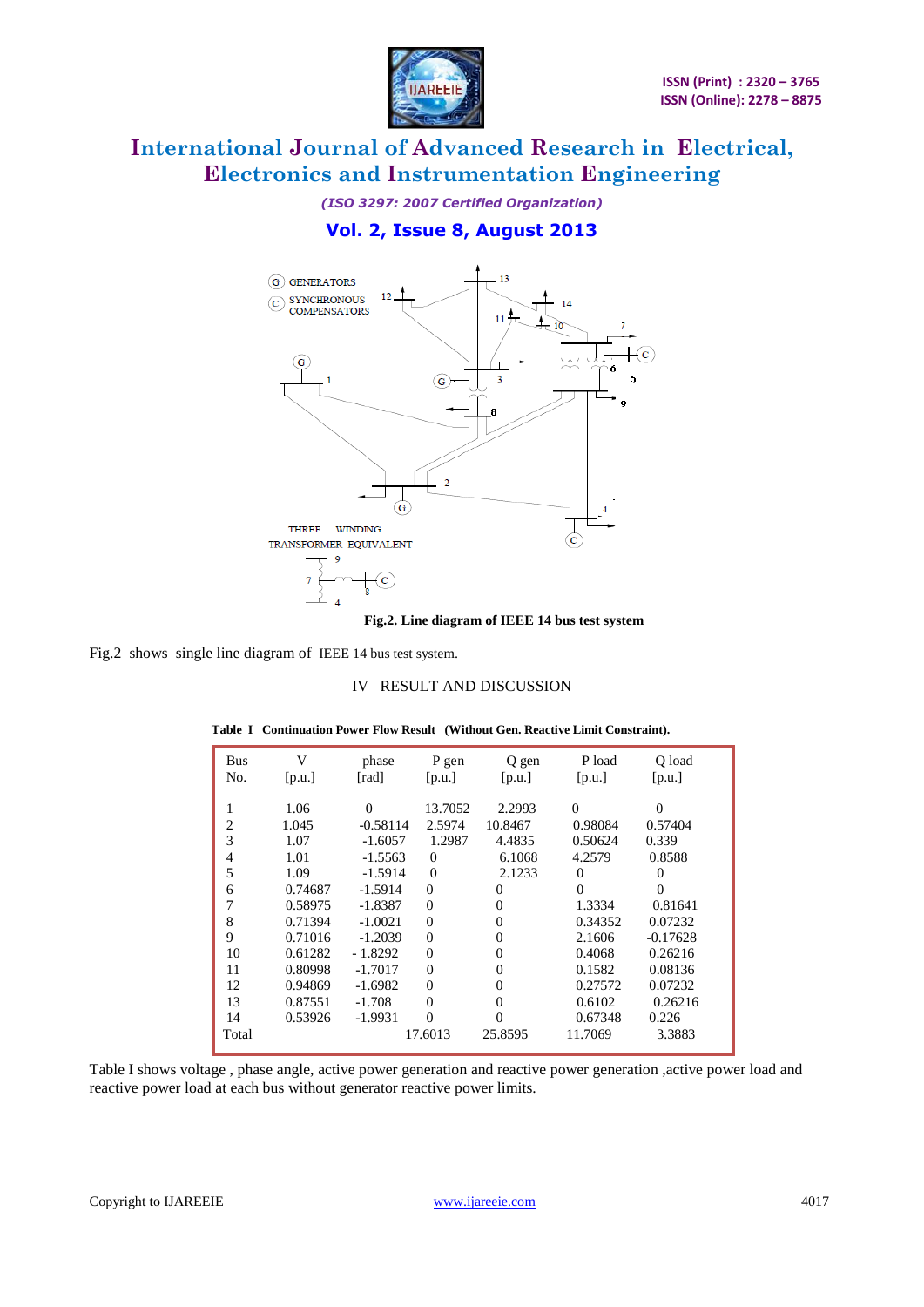

*(ISO 3297: 2007 Certified Organization)*





**Fig. 3 P-V curve of IEEE 14 bus system without generator RP limit**

Fig.3 shows variation of bus voltage with increasing loading factor on the system with generator reactive power limits constraints.

| Table II Continuation Power Flow Result (With Gen. Reactive Limit Constraint) |  |  |  |  |
|-------------------------------------------------------------------------------|--|--|--|--|
|                                                                               |  |  |  |  |

| <b>Bus</b>              | V       |              |          |          | P load   |            |
|-------------------------|---------|--------------|----------|----------|----------|------------|
|                         |         | phase        | P gen    | Q gen    |          | Q load     |
| NO.                     | [p.u.]  | [rad]        | [p.u.]   | [p.u.]   | [p.u.]   | $[$ p.u.]  |
| 1                       | 1.06    | $\mathbf{0}$ | 4.3741   | 3.2982   | $\bf{0}$ | $\bf{0}$   |
| $\mathbf{2}$            | 0.89489 | $-0.14503$   | 0.82897  | 0.5      | 0.39973  | 0.23394    |
| 3                       | 0.68236 | $-0.55725$   | 0.41449  | 0.24     | 0.20631  | 0.13815    |
| $\overline{\mathbf{4}}$ | 0.71715 | $-0.5441$    | $\bf{0}$ | 0.4      | 1.7352   | 0.34999    |
| 5                       | 0.71725 | $-0.56817$   | $\bf{0}$ | 0.24     | $\bf{0}$ | 0          |
| 6                       | 0.65831 | $-0.56817$   | 0        | $\bf{0}$ | $\bf{0}$ | 0          |
| 7                       | 0.58572 | $-0.69754$   | $\bf{0}$ | $\bf{0}$ | 0.54341  | 0.37097    |
| 8                       | 0.7679  | $-0.2953$    | $\bf{0}$ | 0        | 0.14     | 0.02947    |
| 9                       | 0.73303 | $-0.37533$   | $\bf{0}$ | $\bf{0}$ | 0.8805   | $-0.07184$ |
| 10                      | 0.57651 | $-0.69872$   | $\bf{0}$ | 0        | 0.16578  | 0.10684    |
| 11                      | 0.61558 | $-0.63473$   | 0        |          | 0.06447  | 0.03316    |
| 12                      | 0.62869 | $-0.63668$   | $\bf{0}$ | 0        | 0.11237  | 0.02947    |
| 13                      | 0.60603 | $-0.64792$   | $\bf{0}$ | 0        | 0.24868  | 0.10684    |
| 14                      | 0.52578 | $-0.78781$   | $\bf{0}$ | $\bf{0}$ | 0.27447  | 0.0921     |
| <b>Total</b>            |         |              | 5.6176   | 4.6782   | 4.77     | 1.41       |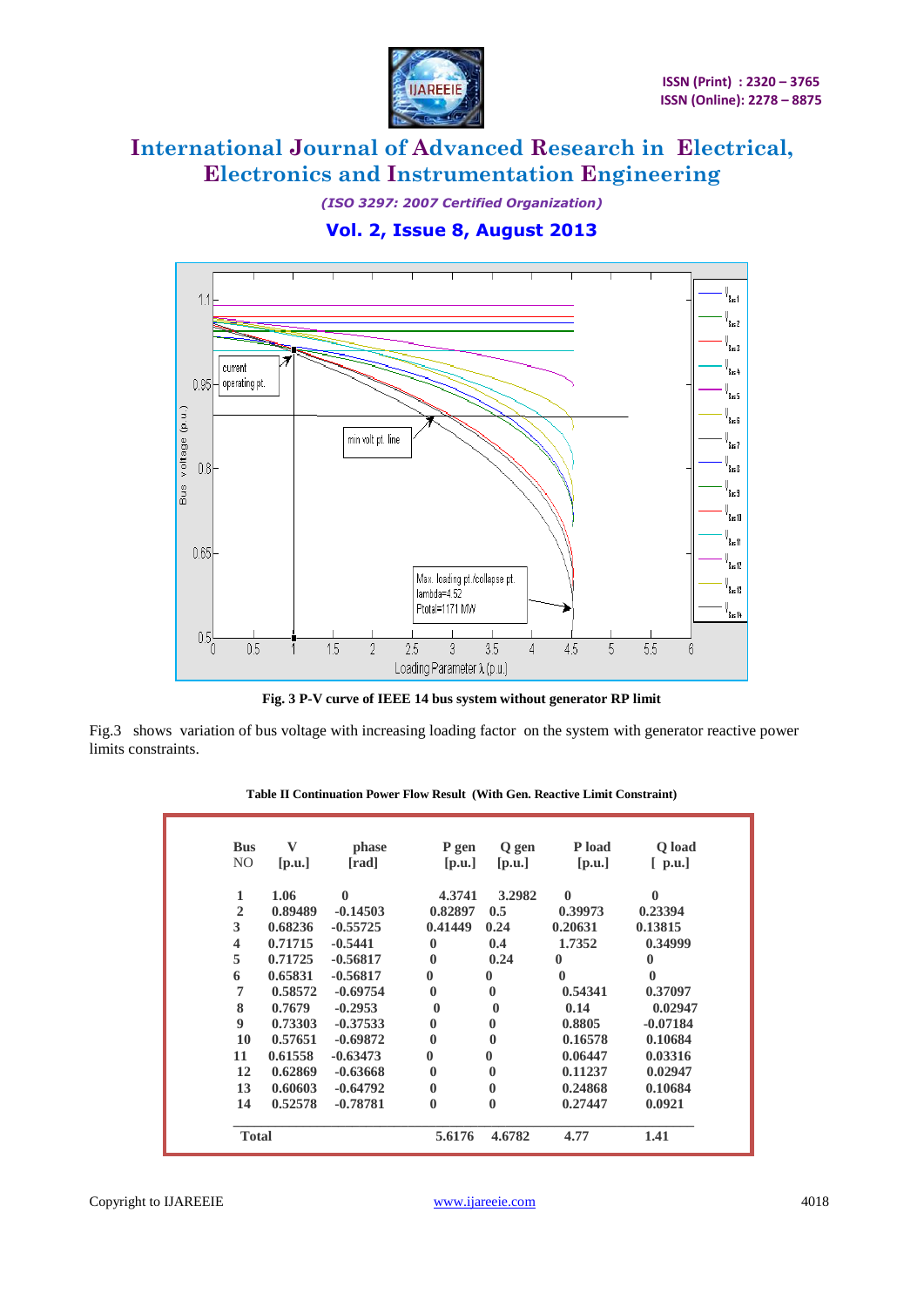

*(ISO 3297: 2007 Certified Organization)* **Vol. 2, Issue 8, August 2013**

Table II shows voltage , phase angle, active power generation and reactive power generation ,active power load and reactive power load at each bus with generator reactive power limits.



**Fig. 4 P-V curve of IEEE 14 bus system with generator RP limit**

Fig.4 shows variation of bus voltage with increasing loading factor on the system with generator reactive power limits constraints.

|                        | Lambda | Maximum loading pt.<br><b>MW</b> | Active power<br>margin (MW) | <b>RPR</b><br>(Mvar) |
|------------------------|--------|----------------------------------|-----------------------------|----------------------|
| <b>Base case</b>       | 1.8436 | 477                              | 218                         | 49                   |
| Line 1 outage $(3-8)$  | 1.4652 | 379                              | 121                         | 24                   |
| Line 4 outage $(1-8)$  | 1.4623 | 378                              | 119                         | 22                   |
| Line 9 outage $(2-4)$  | 1.2933 | 336                              | 077                         | 14                   |
| Line 12 outage $(6-7)$ | 1.4824 | 384                              | 124                         | 23                   |

#### **Table III Maximum Loading Point at Different Contingencies**

Table III shows maximum loading point and maximum active load on the system ,active power margin in MW, reactive power margin in MVAR for base case and different contingencies cases.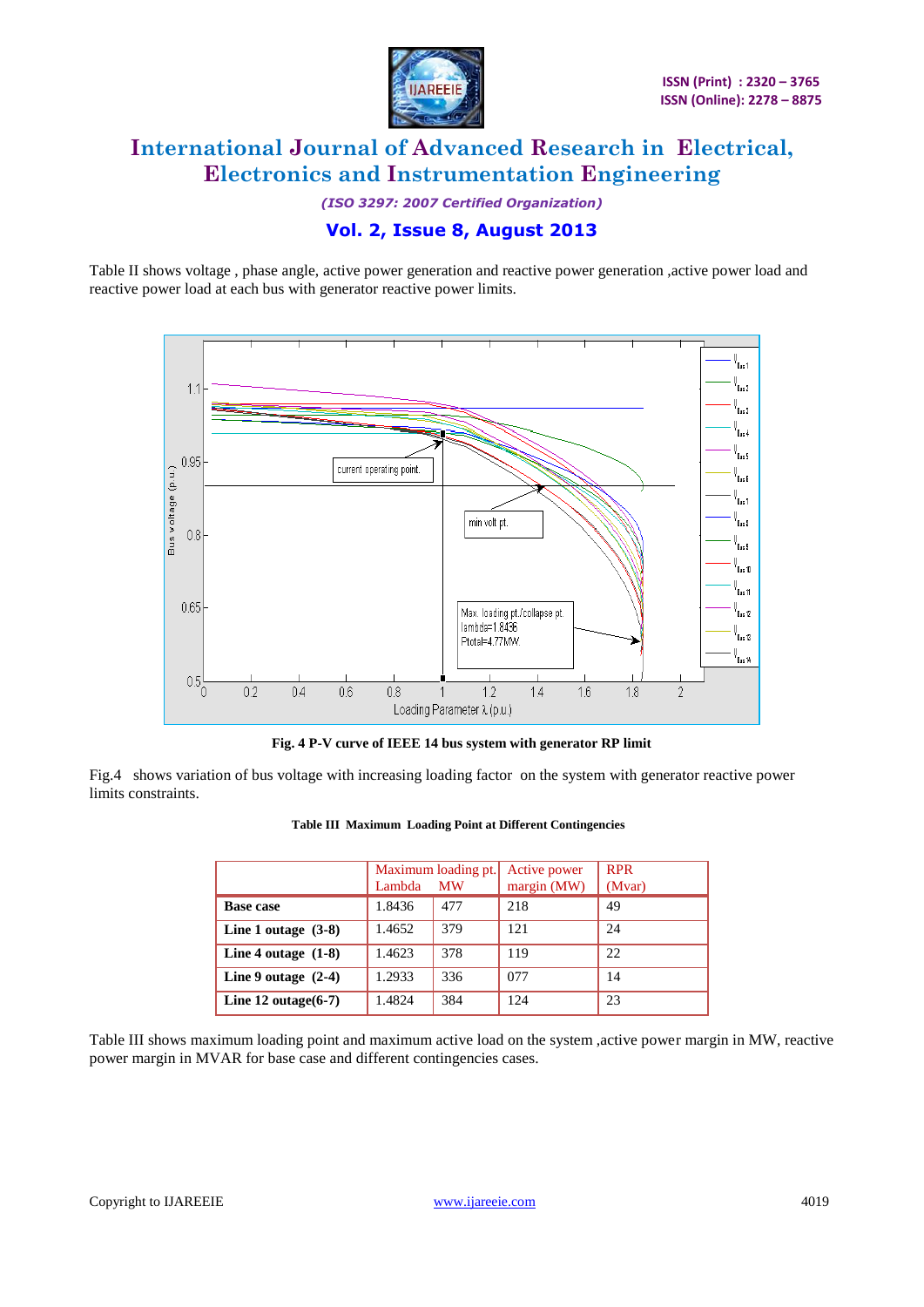

*(ISO 3297: 2007 Certified Organization)* **Vol. 2, Issue 8, August 2013**



**Fig.5 Generation of Reactive power with change in system load**

Fig.5 shows generation of reactive power when active power load on the system increased.

| PQ             | VSF      | VSF with        | VSF Line | VSF Line | VSF Line | VSF Line |
|----------------|----------|-----------------|----------|----------|----------|----------|
| <b>Bus</b>     | without  | <b>RP</b> limit | outage   | outage   | outage   | outage   |
| no.            | RP limit |                 | $(3-8)$  | $(1-8)$  | $(2-4)$  | $(6-7)$  |
|                |          |                 |          |          |          |          |
| 6              | 0.0665   | 0.2176          | 0.2229   | 0.2832   | 0.3161   | 0.1001   |
| $\overline{7}$ | 0.0929   | 0.2469          | 0.2763   | 0.3120   | 0.3388   | 0.3469   |
| 8              | 0.0674   | 0.1414          | 0.1027   | 0.2245   | 0.2321   | 01218    |
| 9              | 0.0681   | 0.1594          | 0.1300   | 0.2297   | 0.2841   | 0.1241   |
| 10             | 0.0969   | 0.2527          | 0.3056   | 0.3056   | 0.3408   | 0.3481   |
| 11             | 0.0532   | 0.2344          | 0.3442.  | 0.3019   | 0.3162   | 0.3106   |
| 12             | 0.0257   | 0.2295          | 0.3935   | 0.2989   | 0.3035   | 0.2843   |
| 13             | 0.0409   | 0.2408          | 0.3920   | 0.3095   | 0.3152   | 0.3002   |
| 14             | 0.1090   | 0.2798          | 0.3622.  | 0.3453   | 0.3589.  | 0.3664   |

**Table IV Voltage Sensitivity Factor of PQ Buses of IEEE 14 Bus at Base Case and Diff Contingencies.**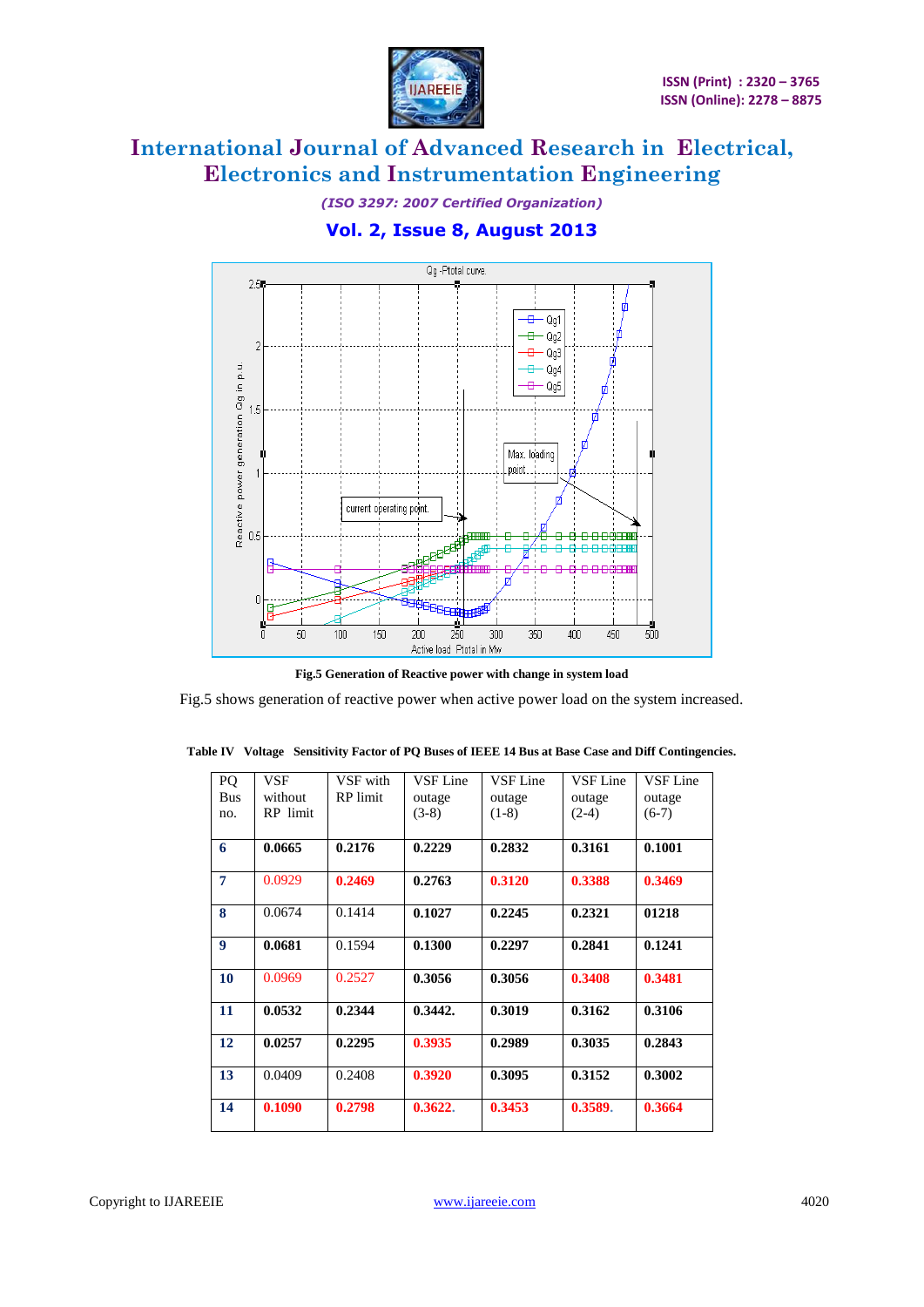

*(ISO 3297: 2007 Certified Organization)* **Vol. 2, Issue 8, August 2013**

Table IV shows Bus voltage sensitivity factor for base case and for different types of contingencies cases Red colour digit indicates that these buses are most three weakest buses of the system for the particular cases.





**Fig. 7 Effect of diff contingency on bus 7**

Fig. 6, 7 shows effect of contingency of line outage on bus no 7 and bus no. 14..

In case of IEEE 14 Bus test system Bus no.1, 5 and 6 have no load, so after continuation power flow, load at these buses is zero, but with increasing system load these buses approaches voltage collapse point. When reactive power constraint is not considered, voltages at PV buses are not affected. Maximum reactive power is supplied by generator at bus 2. When Reactive power constraint is considered, only slack bus generator supplies reactive power after all generator reaches its maximum reactive power limits and voltage at PV buses reduced with increased system load. Active power generation of each generator is also proposional to its base load generation. The power factor at each bus remains as same as base load condition.

From the result Table I and II it can see that maximum loading point  $\lambda$  is 4.52.i.e maximum active power can transfer is 11.71 ( p.u), when generator reactive power limit constraint is not considered. When generator reactive power constraint is considered the Gen 2,3,4,5 reaches its Qmax at different loading point as shown in Fig.5 and maximum loading point λ is reduced to 1.8436 or maximum active power load is 4.77p.u. At collapse point only slack Generator supplies the reactive power.

Copyright to IJAREEIE [www.ijareeie.com](http://www.ijareeie.com/) 4021 At current operating point, generator at bus 3 and condenser at bus 5 reach at their Qmax. limit. From Fig 5 curve we can know about changes in gen reactive power with change in system load. Effect of N-1 contingency (line outage.) on maximum loading point of system has analyzed by CPF. Active power margin and reactive reserve voltage stability